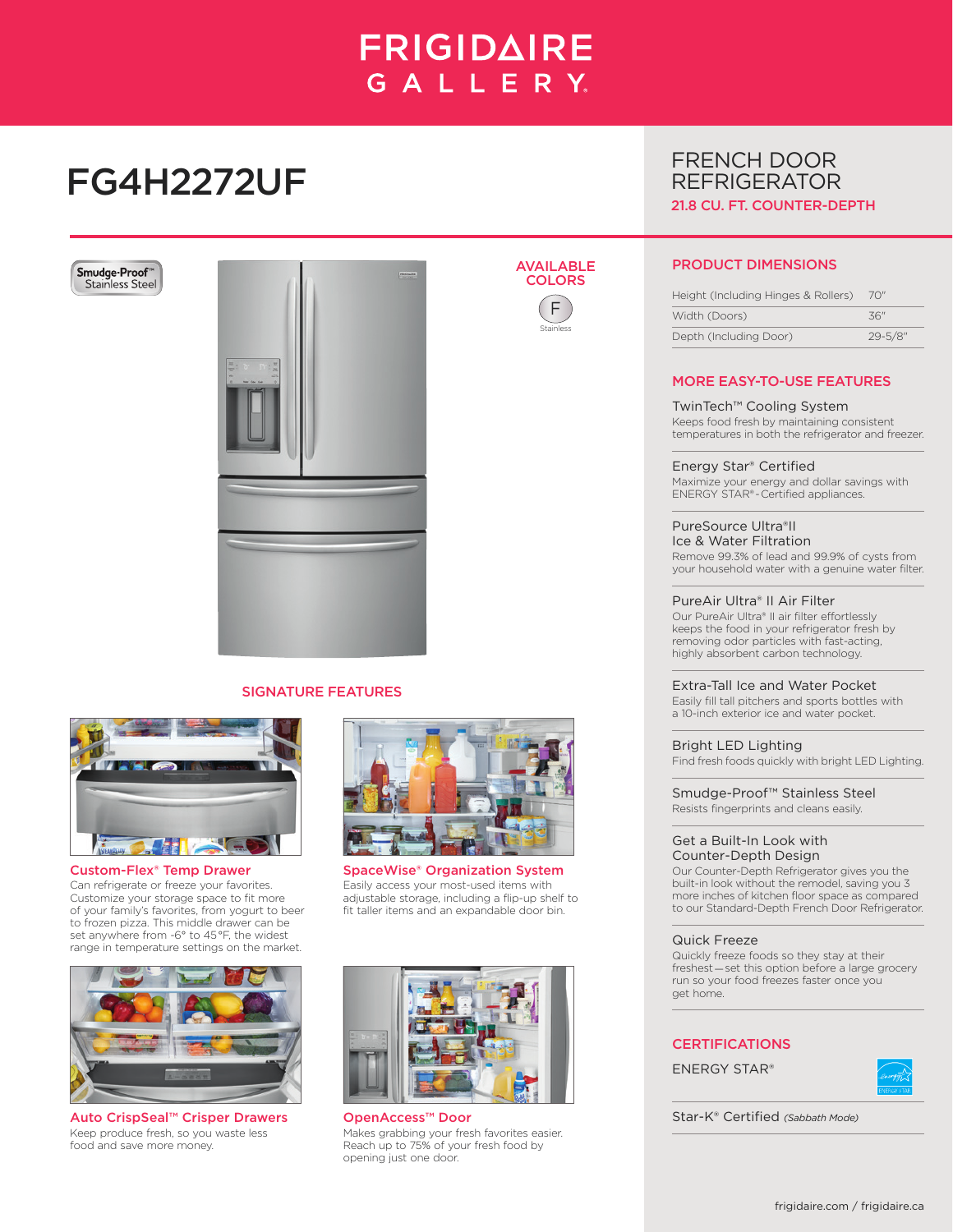# FG4H2272UF FRENCH DOOR REFRIGERATOR 21.8 CU. FT. COUNTER-DEPTH

#### FEATURES

| Door Design                                 | Tall                                         |
|---------------------------------------------|----------------------------------------------|
| Door Finish                                 | Smudge-Proof™ Stainless Steel                |
| Door Handle Design                          | Stainless Steel                              |
| Cabinet Finish                              | Gray Textured                                |
| Door Closers                                | Yes                                          |
| Door Hinge Covers                           | Hidden                                       |
| Rollers - Front/Rear                        | Adjustable/Yes                               |
| Water Filter Location                       | Top-Right - Fresh Food Section               |
| Sound Package                               | Quiet Pack                                   |
| <b>DISPENSER</b>                            |                                              |
| Controls                                    | <b>LED Display</b>                           |
| Dispenser Design                            | Flush, Single-Paddle                         |
| Number of Dispenser Buttons                 | 15                                           |
| Crushed Ice/Cube Ice/Water                  | Yes/Yes/Yes                                  |
| Cool/Freeze Option                          | Quick Chill / Quick Freeze                   |
| Cold Drink Timer                            | Yes                                          |
| Lock Button                                 | Yes                                          |
| Power Outage/Door Ajar/<br>High Temp Alarms | Yes/Yes/Yes                                  |
| Light                                       | Yes                                          |
| Water Filter Change Indicator Light         | Yes                                          |
| Air Filter Change Indicator Light           | Yes                                          |
| <b>REFRIGERATOR FEATURES</b>                |                                              |
| Lighting                                    | Multi-Level LED                              |
| Water Filter Type                           | PureSource Ultra®II                          |
| Air Filter Type                             | PureAir Ultra®II                             |
| Quarter-Width Fixed Shelves                 | 1 Flip-Up                                    |
| Half-Width Fixed Shelves                    | 1 Slide-Under                                |
| Half-Width Adjustable Shelves               | 2                                            |
| Cantilever Shelves                          | Yes                                          |
| Crisper Drawer/Humidity Controls            | 2 CrispSeal™ Clear/<br>Auto-Humidity Control |
| Dairy Compartment                           | 1 Clear                                      |
| <b>Fixed Door Bins</b>                      | 1 Clear Gallon/<br>3 Clear Dispenser Bins    |
| Gallon Adjustable Door Bins                 | 3 Clear (1 Expandable)                       |
| Automatic Ice Maker                         | Yes                                          |
| Ice Maker On/Off                            | Yes                                          |
| CHETOM-ELEV® TEMP DRAWED EEATHDEE           |                                              |

#### STOM-FLEX® TEMP DRAWER FEATURES

| Self-Closing Pull-Out Drawer | Yes                        |  |
|------------------------------|----------------------------|--|
| Adjustable Temperature Range | $-6^\circ$ to $45^\circ F$ |  |
| Drawer Divider               | 1 Adiustable               |  |
| Lighting                     | $-1$                       |  |
|                              |                            |  |

#### FREEZER FEATURES

| Self-Closing Pull-Out Drawer                           | Yes                          |
|--------------------------------------------------------|------------------------------|
| Sliding Full-Width Freezer Baskets                     | 2 Plastic Drawers            |
| <b>Basket Dividers</b>                                 | 1 Adjustable (Bottom Basket) |
| Lighting                                               | <b>IFD</b>                   |
| <b>CERTIFICATIONS</b>                                  |                              |
| <b>FNERGY STAR®</b>                                    | Yes                          |
| Star-K® Certified (Sabbath Mode)                       | Yes                          |
| <b>SPECIFICATIONS</b>                                  |                              |
| Total Capacity (Cu. Ft.)                               | 21.8                         |
| Refrigerator Capacity (Cu. Ft.)                        | 13.4                         |
| Freezer Capacity (Cu. Ft.)                             | 8.4                          |
| Power Cord Connection Location                         | Right Bottom Rear            |
| Water Inlet Connection Location                        | Left Bottom Rear             |
| Voltage Rating                                         | 120V/60Hz                    |
| Connected Load (kW rating)<br>@ 120 Volts <sup>1</sup> | 114                          |
| Amps @ 120 Volts                                       | 9.5                          |
| Minimum Circuit Required (Amps)                        | 15                           |
| Shipping Weight (Approx.)                              | $340$ l bs.                  |
|                                                        |                              |

*1 For use on adequately wired 120V, dedicated circuit having 2-wire service with a separate ground wire. Appliance must be grounded for safe operation.*

PRODUCT DIMENSIONS

| A-Height (Including Hinges & Rollers)               | 70"                                          |
|-----------------------------------------------------|----------------------------------------------|
| B-Cabinet Width / Door Width                        | 35-7/8" / 36"                                |
| C-Depth (Including Door)                            | $29 - 5/8$ "                                 |
| Depth with Door Open 90°                            | 46-7/8"                                      |
| Depth with Drawer Fully Extended (Including Handle) | $45 - 1/4$ "                                 |
| "BUILT-IN LOOK" CUTOUT DIMENSIONS                   |                                              |
|                                                     | 70-3/8"                                      |
|                                                     | 36"                                          |
| Depth                                               | 25"                                          |
|                                                     | Height (Including Hinges & Rollers)<br>Width |



**GP** .<br>US C

*Specifications subject to change. Accessories information available on the web at frigidaire.com / frigidaire.ca* **Note:** For planning purposes only. Always consult local and national electric, gas and plumbing codes.<br>Refer to Product Installation Guide for detailed installation instructions on the web at frigidaire.com / frigidaire.c

#### FRIGIDAIRE.